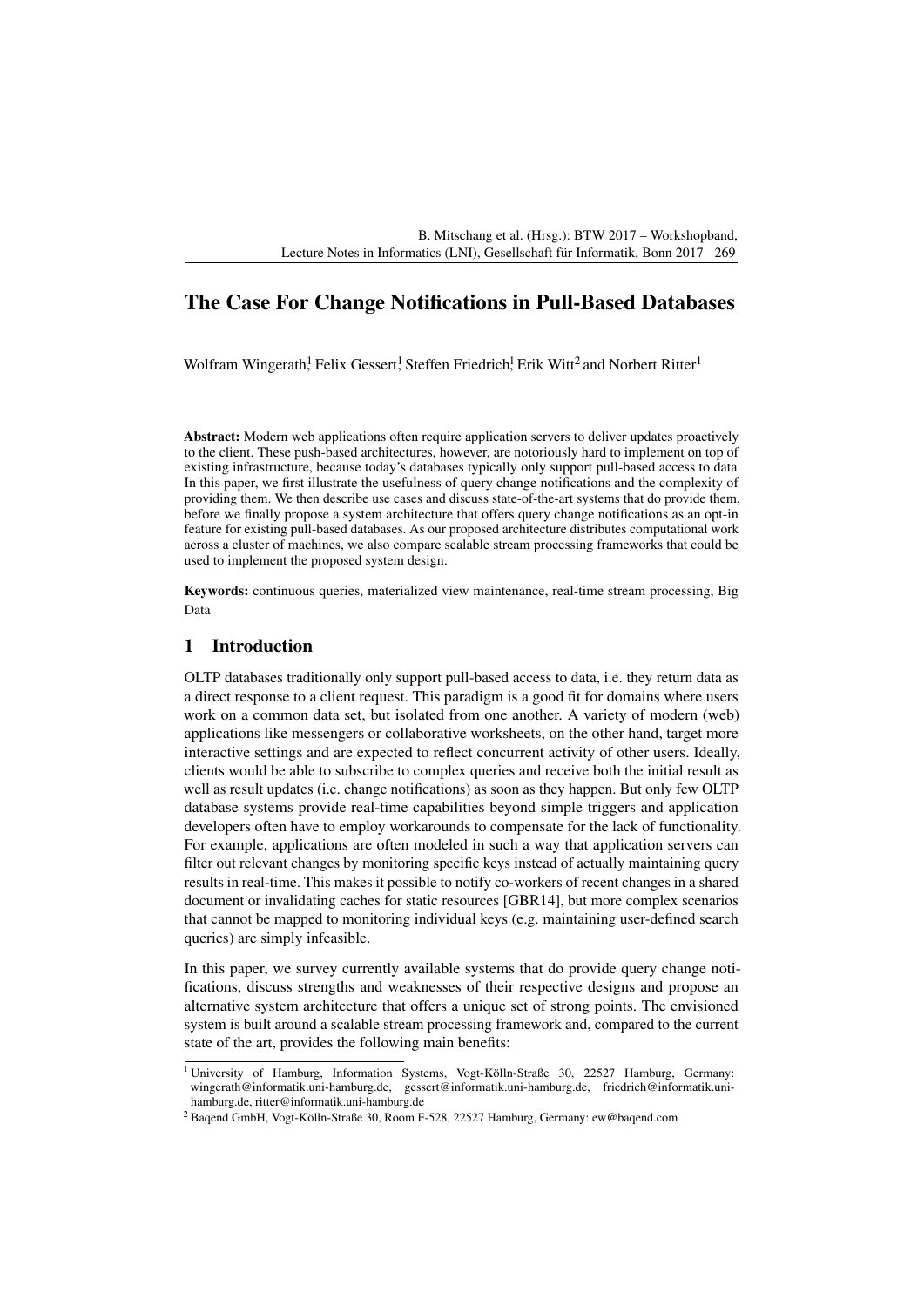- 1. Opt-In Change Notifications: Being a standalone system, our proposed architecture provides real-time change notifications as an additional feature to existing DBMSs.
- 2. **Linear Scalability:** The system is able to scale with the number of continuously maintained queries as well as the update throughput.
- 3. Pluggable Query Engine: Through a pluggable query engine, the approach is not system-specific, but applicable to a variety of different databases.

The rest of this article is structured as follows: In Section 2, we provide an example to illustrate what exactly query change notifications are and why [pr](#page-1-0)oviding them is a non-trivial task. We then explore the three use cases (1) real-time notifications for interactive (web) applications, (2) query result cache invalidation and (3) materialized view maintenance in Section 3 and survey existing systems that provide query change notifications in Section 4. Subseq[uen](#page-2-0)tly, we present our own architecture for opt-in query change notifications a[nd](#page-2-1) discuss viable candidates for the underlying stream processing framework in Section [5.](#page-4-0) A conclusion and final thoughts are given in Section [6.](#page-6-0)

### <span id="page-1-0"></span>2 Problem Statement

In order to enable clients to define their critical data set and keep it in-sync with the server, we argue that clients should be provided with the initial result *and* updates to the result alike. For an illustration of a possible set of notifications, consider Figure [1](#page-1-1) that shows a query for NoSQL-related blog posts and a blog post that enters and leaves the result set as it is edited.

<span id="page-1-1"></span>

Fig. 1: An example of notifications that occur while a blog post is edited.

Initially, the blog post is created without title and without year and therefore does not match the query. When the author chooses the title to be "NoSQL", the blog post enters the query result (dashed box) and all query subscribers have to be notified of this event through an add notification. Since the publication year is still set to the default value of -1, the blog post currently has the last position in the result set. Next, the author intends to set the publication year to the current year, 2016, but accidentally sets it to 2061. Irrespective of this typo, the blog post moves from the last to the first position in the result set, because it now has the largest year value; subscribers receive a changeIndex notification and are thus aware of an update to the blog post that changed its position. The author becomes aware of her mistake and subsequently corrects it by setting the year to 2016. Since there is no other more recent article, the blog post does not change its position (no changeIndex notification), but subscribers still receive a change notification. After a change of mind, the author updates the title to "SQL" and the blog post correspondingly ceases to match the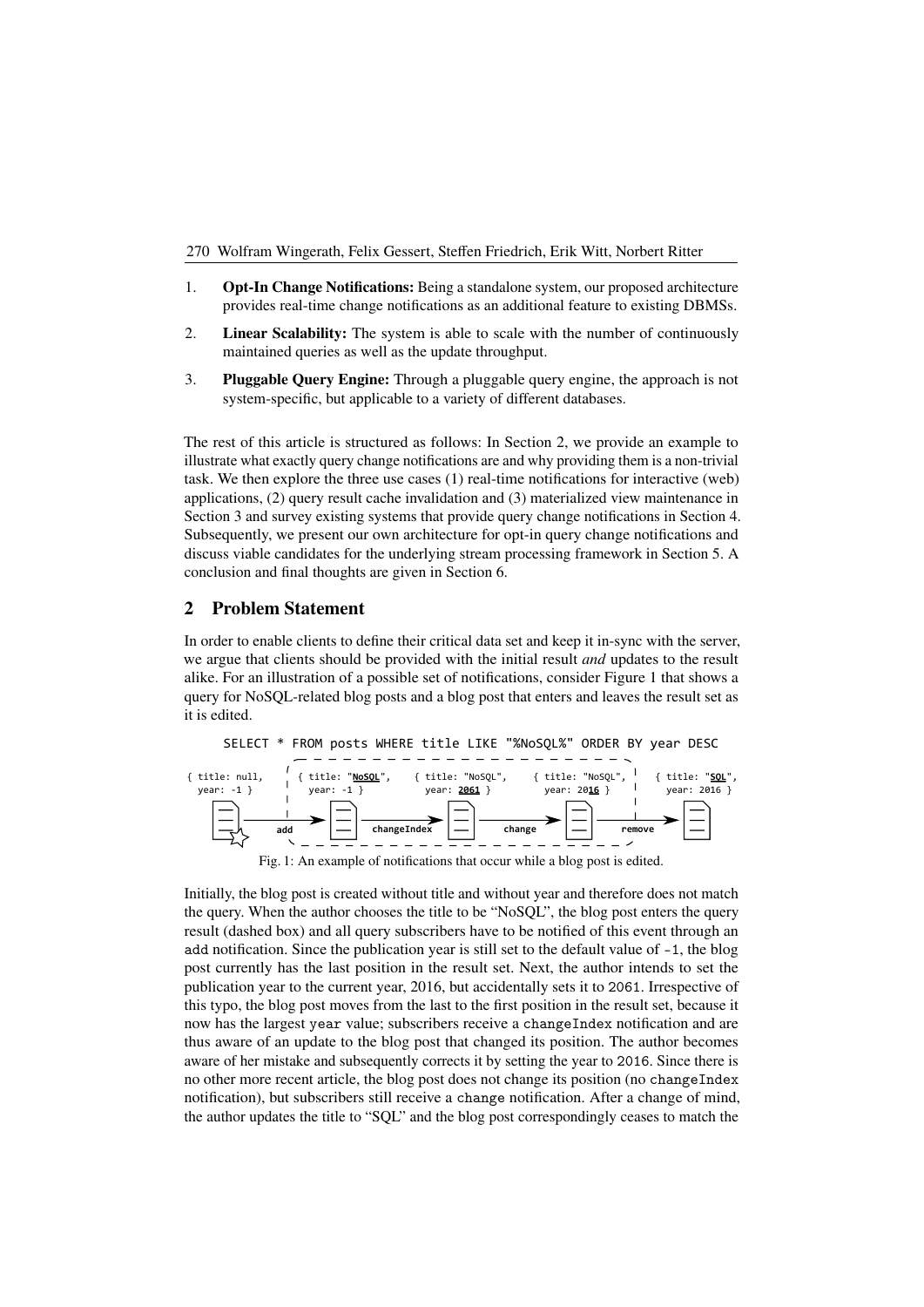query predicate, provoking a remove notification. None of the following blog post updates will lead to a notification as long as the matching condition is not satisfied.

Detecting query result changes is significantly more complex than detecting updates on individual data items, because any written object (here: blog post) may or may not satisfy the matching condition of any maintained query. Further, the previous matching status of an object with respect to a query has to be known in order to be able to tell the difference between add, change and changeIndex events and to recognize a remove event.

## <span id="page-2-0"></span>3 Use Cases

There are many applications that rely on server-side notifications of state updates. They can be classified as follows:

- 1. Notifications for Clients: The obvious use case for change notification is forwarding them to clients, so that they are informed whenever relevant state changes occur.
- 2. Cache Invalidations: The capability of detecting result changes opens up the possibility of caching dynamic data, namely query results, with minimal staleness windows. Whenever a result is updated (i.e. becomes stale), the corresponding caches can be invalidated. Since queries are not only served by the database itself, but also by caches located near the clients, response times are reduced significantly and read workload is taken off the database.
- 3. Materialized Views: Frequently requested queries can be kept up-to-date in a separate data store to further relieve the primary database. It is even possible to amend the querying capabilities of the primary database to enable access patterns that would otherwise not be available: for example, a materialized MongoDB view could be maintained on top of a key-value store like Riak by loading all data in a bucket initially and subsequently only processing incoming updates.

### <span id="page-2-1"></span>4 State of the Art

The inability of traditional pull-based database systems to cope with streaming data well has been identified as a critical and mostly open challenge years ago [\[SC05,](#page-9-0) [ScZ05\]](#page-9-1) and the integration of static and streaming data has been studied for decades [\[BLT86,](#page-7-0) [BW01,](#page-7-1)  $MWA<sup>+</sup>03$  $MWA<sup>+</sup>03$ ]. While early prototypes required append-only databases [\[TGNO92\]](#page-9-2), modern systems also consider updated and removed data and thus target more practical applications. **Complex Event Processing (CEP) engines**  $[ACC^+03, AAB^+05]$  $[ACC^+03, AAB^+05]$  $[ACC^+03, AAB^+05]$  are software systems specifically designed to derive complex events like a sensor malfunction or an ongoing fraud from low-level events such as individual sensor inputs or login attempts. Queries do not only constrain data properties, but also temporal, local or even causal relationships between events. In contrast to databases that permanently store and subsequently update information, though, CEP engines work on *ephemeral data streams* and only retain derived state such as aggregates in memory for a relatively short amount of time.

Timeseries databases [\[DF14\]](#page-7-4) are specialized to store and query infinite sequences of events as a function of the time at which they occurred, for example sensor data indexed by time. While they store data permanently and some of them do also have continuous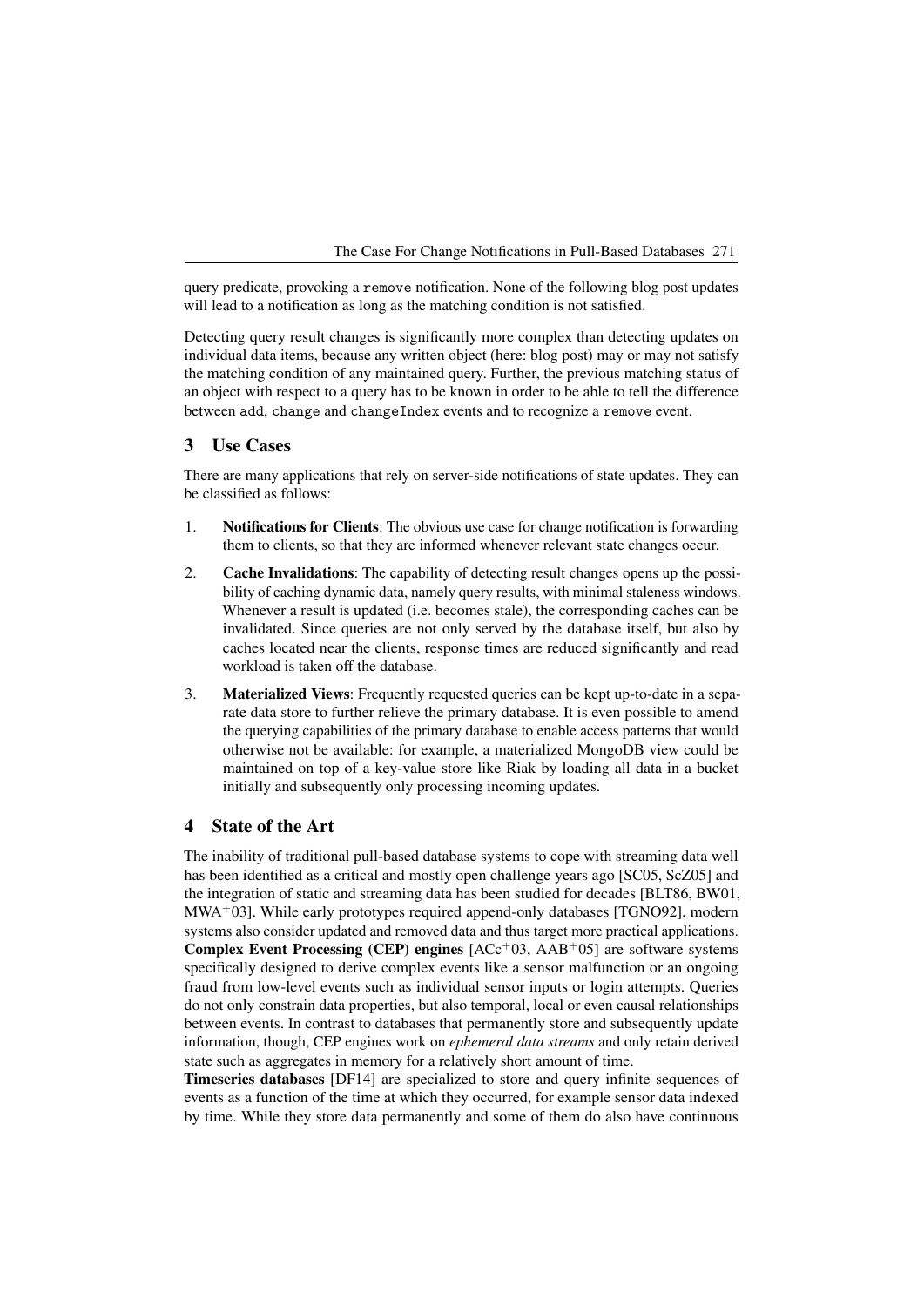querying capabilities (e.g. InfluxDB<sup>3</sup>), they are typically employed for analytic queries, materialized view maintenance or do[wn](#page-3-0)sampling streams of information and do not extend to change notifications.

In recent years, new database systems have emerged that aim to provide real-time change notifications in a scalable manner, but they provide only vendor-specific solutions. Existing applications working on a purely pull-based database have to either switch the underlying data storage system to gain real-time change notifications or have to employ workarounds to compensate for the lack of them.

**Meteor**<sup>4</sup> is a web development platform backed by MongoDB that provides real-time query [cha](#page-3-1)nge notifications using two different techniques. In principle, a Meteor server reevaluates every continuous query periodically and compares the last and the current result to detect recent changes. This "poll-and-diff" approach allows a complete coverage of the MongoDB feature set, but also adds latency of several seconds. More importantly, it puts load on the database and the application server for computing, serializing, sending and deserializing query results that is proportional to their size. Whenever possible, Meteor applies a more light-weight strategy called oplog tailing where a Meteor server subscribes to the MongoDB oplog (the replication stream) and tries to extract relevant changes from it. While oplog tailing greatly reduces notification latency and processing overhead, it still requires querying MongoDB when the information provided by the oplog is incomplete. The approach is further hard-limited by the maximum of replica set members allowed by MongoDB [\[Inc16\]](#page-8-2), is only feasible when overall update throughput is low and prohibits horizontal scaling [\[Das16,](#page-7-5) [met14\]](#page-8-3). Parse<sup>5</sup> is a development framework with MongoDBlike querying capabilities and change no[tifi](#page-3-2)cations for queries. The involved computation can be distributed across several machines, but is ultimately limited by a single-node Redis instance employed for messaging [\[Par16b\]](#page-9-3). Parse's hosted database service is going to shutdown in January 2017 and the number of people contributing to the code base has been decreasing over the last months [\[Par16a\]](#page-9-4). Even though other vendors have announced support of the Parse SDK [\[Gai16\]](#page-8-4), future support for the Parse platform is uncertain. Oracle 11g is a distributed SQL database with complex query change notifications that supports streaming joins with certain restrictions [\[WBL](#page-9-5)+07]. Materialized views of the continuous queries are maintained by applying committed change operations periodically, on-demand or on transaction commit  $[M^+08]$  $[M^+08]$ . Due to the strict consistency requirements and the underlying shared-disk architecture, scalability is limited. **PipelineDB**<sup>6</sup> extends PostgreSQL by change notifications for complex queries. While the open-sourc[ed](#page-3-3) version can only run on a single node, the enterprise version supports a clustering mode that shards continuous views and associated computation across several machines. However, since all write operations (insert, update, delete) are coordinated synchronously via two-phase commit between all nodes [\[Pip15\]](#page-9-6), PipelineDB Enterprise is only scalable up to moderate cluster sizes. Rethink $DB^7$  $DB^7$  is a NoSQL database that does support rich continuous query semantics, but is currently subject to a hard scalability limit [\[Ret16\]](#page-9-7) and does not provide

<span id="page-3-0"></span><sup>3</sup> <https://www.influxdata.com/time-series-platform/influxdb/>

<span id="page-3-1"></span><sup>4</sup> <https://www.meteor.com/>

<span id="page-3-2"></span><sup>5</sup> <https://parse.com/>

<span id="page-3-3"></span><sup>6</sup> <https://www.pipelinedb.com/>

<span id="page-3-4"></span><sup>7</sup> <https://www.rethinkdb.com/>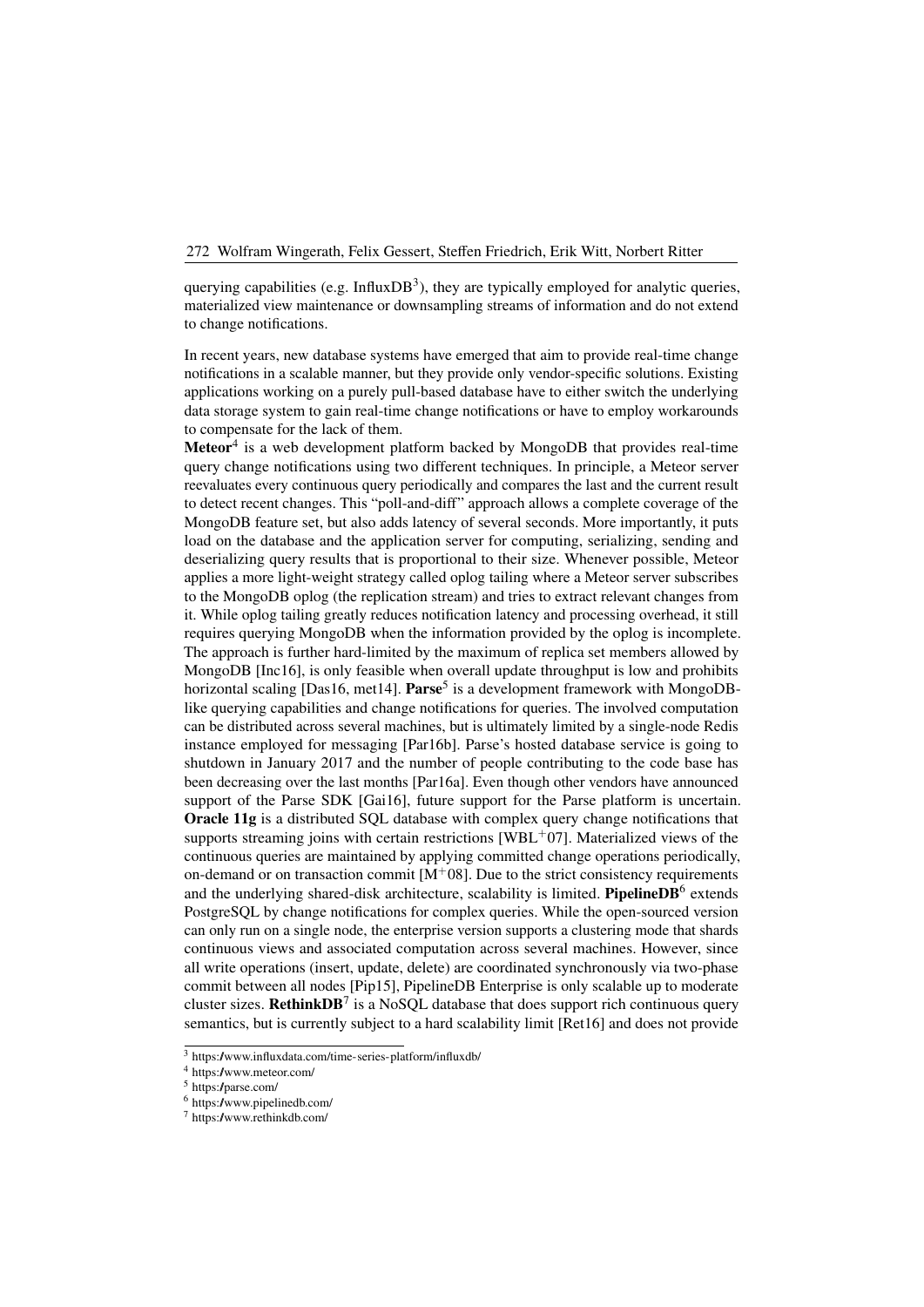streaming joins. It is the underlying data store for the Horizon<sup>8</sup> development framework. **Firebase**<sup>9</sup> is a cloud database that delivers notifications for cha[nge](#page-4-1)d data, but provides only limited [que](#page-4-2)ry expressiveness due to the very restrictive underlying data model that requires information to be organized in a tree of lists and objects.

# <span id="page-4-0"></span>5 Vision: Scalable Opt-In Query Change Notifications

To enable query change notifications on top of systems that by themselves do not provide them, we propose amending these systems by an additional real-time subsystem.



<span id="page-4-3"></span>Fig. 2: An architecture that provides optin query change notifications on top of purely pull-based databases.

In our proposed architecture as illustrated in Figure [2,](#page-4-3) common OLTP workloads are still handled by application servers that interact with the database on behalf of clients. To cope with additional real-time workload, we introduce a new subsystem comprising an event broker (i.e. a streaming system like Kafka) to buffer data between application servers and a scalable stream processor (e.g. Storm) that maintains continuous queries and generates notifications whenever results change.

To make continuous query maintenance stand on its own, the application server has to provide the real-time subsystem with all required information, namely initial query results and complete data objects on every write. To this end, each continuous query is evaluated once upfront and then sent to the event broker along with all matching objects. Every write operation, i.e. each insert, update and delete, is sent to the event broker together with a complete after-image of the written object, i.e. with the complete data object after the operation has been executed. Besides, an application server subscribes to notifications for the continuous queries of its clients and forwards them correspondingly.

The task of matching the stream of incoming operations against all continuous queries is executed in distributed fashion and partitioned both by written objects and maintained queries. Thus, each processing node is only responsible for a subset of all queries and a subset of all operations. Changes are detected based on whether an object *used to be* a match and whether it still *is* a match for a query. For every change, a notification is sent upstream.

<span id="page-4-1"></span><sup>8</sup> <https://horizon.io/>

<span id="page-4-2"></span><sup>9</sup> <https://firebase.google.com/>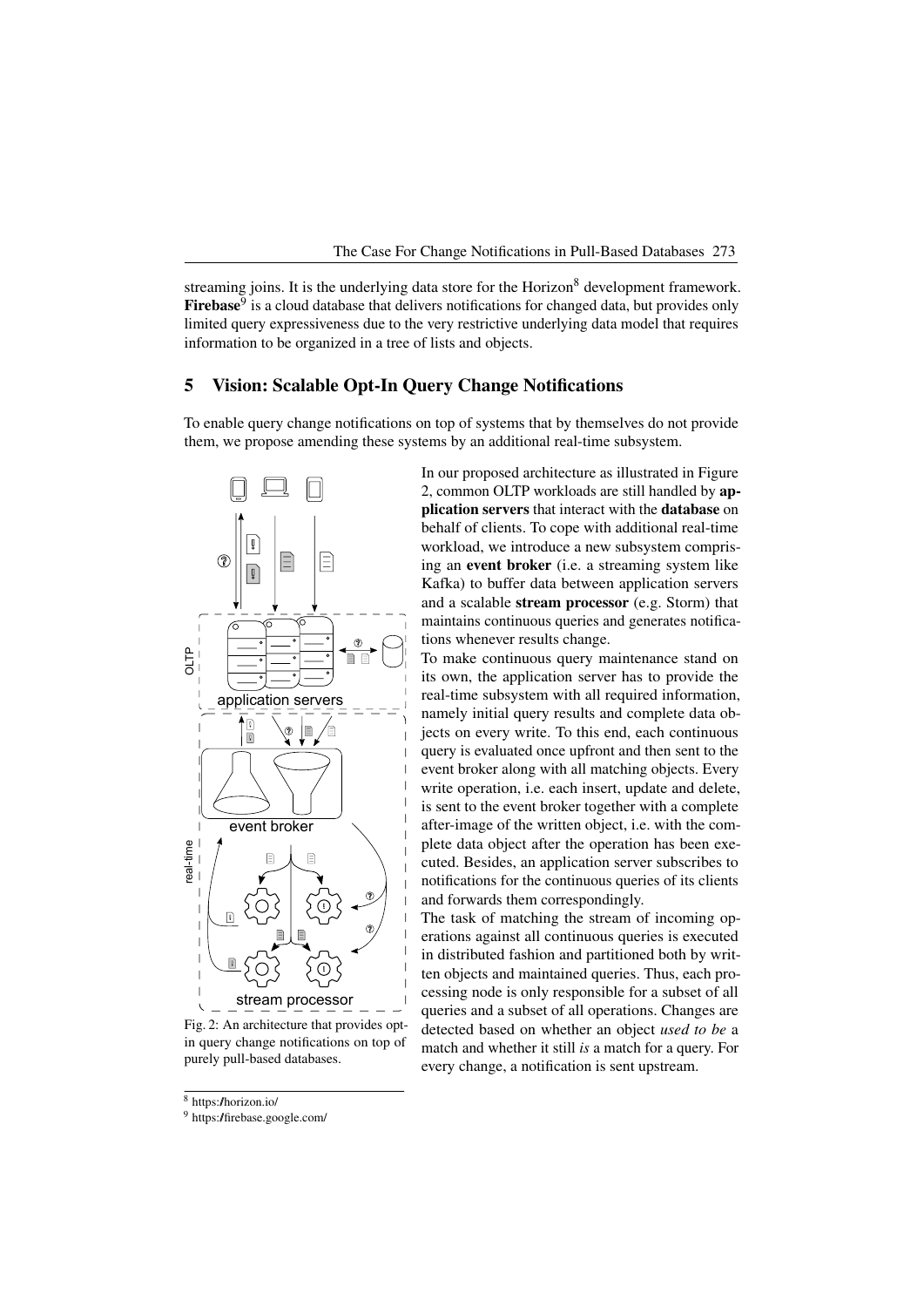The proposed system design decouples resource requirements as well as failure domains for primary storage (persistent data, pull-based access) on the one hand and real-time features (change notifications, push-based access) on the other. Since the real-time workload is handled in a separate subsystem, resources for continuously maintaining query results can be scaled out, while persistent data may be kept in a strongly consistent single-node system. Using a shared-nothing architecture and asynchronous communication throughout the critical processing path, we avoid bottlenecks and thus achieve linear scalability and low latency.

## 5.1 Scalable Stream Processing Frameworks

Over the last years, a number of scalable and fault-tolerant stream processors have emerged. In the following, we briefly discuss systems that appear as viable candidates for implementing the sketched system design. We therefore do not go into detail on systems that are prone to data loss (e.g. S4 [\[NRK10\]](#page-9-8)), have been abandoned (e.g. Muppet<sup>10</sup> [\[LLP](#page-8-6)<sup>+</sup>12] or Naiad<sup>11</sup>  $[MMI<sup>+</sup>13]$  $[MMI<sup>+</sup>13]$ ), are not publicly available (e.g. Google's Photon  $[ABD<sup>+</sup>13]$  and MillWheel [\[ABB](#page-7-7)<sup>+</sup>13], Facebook's Puma and Stylus [\[CWI](#page-7-8)<sup>+</sup>16] or Microsoft's Sonora [YQC<sup>+</sup>12]) or cannot be deployed on-premise (e.g. Google's Dataflow cloud service<sup>12</sup> w[hich](#page-9-9) [is](#page-9-9) [buil](#page-9-9)t on the eponymous programming model  $[ABC^+15]$ ). For a more detailed overview over the stream processing landscape and a discussion of the trade-offs made in the individual systems' designs, see our stream processing survey [\[WGFR16\]](#page-9-10).

One of the oldest stream processors used today is  $Storm<sup>13</sup>$  [\[TTS](#page-9-11)<sup>+</sup>14]. It exposes a very low-level programming interface for processing individual [eve](#page-5-3)nts in a directed acyclic graph, the topology, with at-least-once processing guarantees and is generally geared towards low latency more than anything else. It also provides a more abstract API, Trident, that comes with additional functionality (e.g. aggregations) and guarantees (e.g. exactly-once state management), but also displays higher end-to-end processing latency than plain Storm, because it buffers events and processes them in micro-batches. Being built on the native batch processor Spark<sup>[14](#page-5-4)</sup> [\[ZCD](#page-9-12)<sup>+</sup>12], **Spark Streaming**<sup>[15](#page-5-5)</sup> [\[ZDL](#page-9-13)<sup>+</sup>13] also works on small batches, but usually displays even higher latency on the order of seconds. Through its integration with Spark, Spark Streaming probably has the widest user and developer base and is part of a very diverse ecosystem. Samza<sup>[16](#page-5-6)</sup> [\[Ram15\]](#page-9-14) and **Kafka Streams** [\[Kre16\]](#page-8-8) are stream processors that are tightly integrated with the data streaming system Kafka [\[KNR11\]](#page-8-9) for data ingestion and output. Data flow is based on individual events, but since neither Samza nor Kafka Streams have a concept of complex topologies, data has to be persisted between processing steps and latency thus adds up quickly. Flink<sup>[17](#page-5-7)</sup> (formerly known as Stratosphere  $[ABE^+14]$ ) tries to combine the speed of a native stream processor with a rich

<span id="page-5-0"></span><sup>&</sup>lt;sup>10</sup> <https://github.com/walmartlabs/mupd8>

<span id="page-5-1"></span><sup>11</sup> <https://github.com/MicrosoftResearch/Naiad>

<span id="page-5-2"></span><sup>12</sup> <https://cloud.google.com/dataflow/>

<span id="page-5-3"></span><sup>13</sup> <http://storm.apache.org/>

<span id="page-5-4"></span><sup>14</sup> <https://spark.apache.org/>

<span id="page-5-5"></span><sup>15</sup> <https://spark.apache.org/streaming/>

<span id="page-5-6"></span><sup>16</sup> <https://samza.apache.org/>

<span id="page-5-7"></span><sup>17</sup> <https://flink.apache.org/>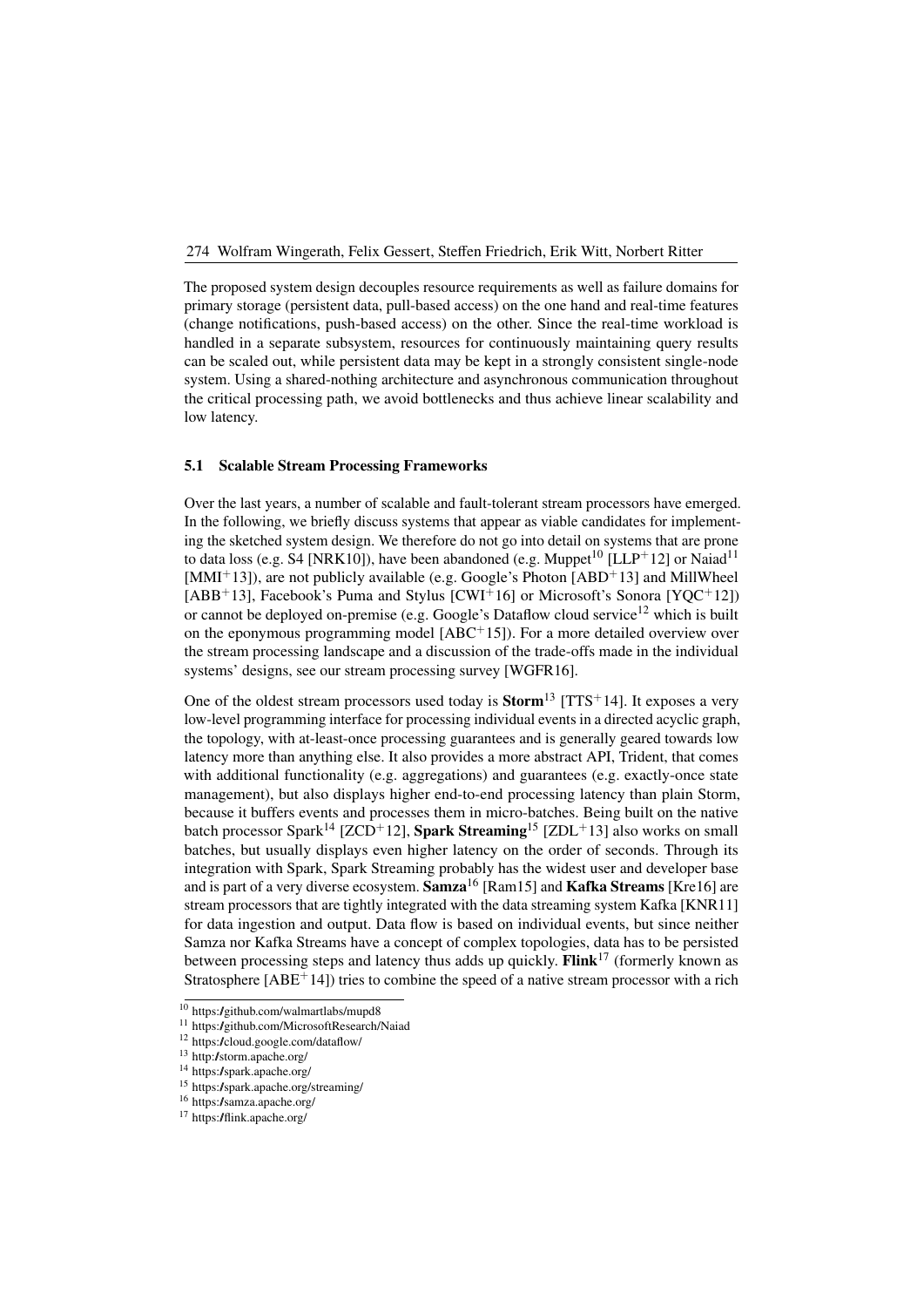feature set comparable to that of Spark/Spark Streaming, but is not as widely adopted, yet (cf. [Fou16b, Fou16a]). Even though Flink allows to configure buffering time of individual eve[nts,](#page-8-10) [it](#page-8-10) [ca](#page-8-10)[nnot](#page-8-11) [be](#page-8-11) [t](#page-8-11)uned as aggressively towards latency as Storm (see for example  $[CDE<sup>+</sup>15]$  or [Met16, slide 71]). Apex<sup>18</sup> is another native stream processor with similar [design](#page-7-11) [goa](#page-7-11)ls [as](#page-8-12) [Flink.](#page-8-12) Being relativel[y](#page-6-1) [ne](#page-6-1)w on the market, Apex is still getting traction.  $\text{Heron}^{19}$  [KBF<sup>+</sup>15] was developed by Twitter to replace Storm which had proven inefficient in mu[lti-t](#page-6-2)[enant](#page-8-13) [dep](#page-8-13)loyments, among other reasons due to poor resource isolation. It was open-sourced recently, but has not found wide-spread use as of writing. IBM Infosphere **Streams** [HAG<sup>+</sup>13, BBF<sup>+10]</sup> is a proprietary stream processor that is bundled with its own IDE and [programmi](#page-8-14)[ng](#page-7-12) [languag](#page-7-12)e. It reportedly achieves very low latency, but performance evaluations made by IBM [\[Cor14\]](#page-7-13) indicate it only performs well in small deployments with up to a few nodes. Concord<sup>20</sup> is a proprietary stream processing framework designed around performance predictabilit[y](#page-6-3) [an](#page-6-3)d ease-of-use that has just very recently been released. To remove garbage collection as a source of possible delay, it is implemented in C++. To facilitate isolation in multi-tenant deployments, Concord is tightly integrated with the resource negotiator Mesos<sup>21</sup> [\[HKZ](#page-8-15)<sup>+</sup>11].

# <span id="page-6-0"></span>6 Conclusion

The ability to notify clients of data changes as they happen has become an important feature for both data storage systems and application development frameworks. However, since established OLTP databases have been designed to work with static data sets, they typically do not feature real-time change notifications. The few systems that do are limited in their expressiveness, difficult to scale or they enforce a strong coupling between processing static and streaming data.

In this paper, we propose a scalable system architecture for providing change notifications on top of pull-based databases that sets itself apart from existing designs through a sharednothing architecture for *linear scalability*, coordination-free processing on the critical path for *low latency*, a pluggable query engine to achieve *database-independence* and a *separation of concerns* between the primary storage system and the system for real-time features, effectively decoupling failure domains and enabling independent scaling for both. We are not aware of any other system or system design that makes complex query change notifications available as an opt-in feature.

While this paper only introduces the conceptual design and contrasts it to existing technology, we already have implemented a prototype that supports the MongoDB query language. So far, our prototype has been used in combination with MongoDB as primary storage system for two use cases: first, providing real-time change notifications for users of a web app and, second, invalidating cached query results as soon as they become stale. We will provide details on the implementation and performance of our prototype in future work.

<span id="page-6-1"></span><sup>18</sup> <https://apex.apache.org/>

<span id="page-6-2"></span><sup>19</sup> <https://twitter.github.io/heron/>

<span id="page-6-3"></span><sup>20</sup> <http://concord.io/>

<span id="page-6-4"></span><sup>21</sup> <http://mesos.apache.org/>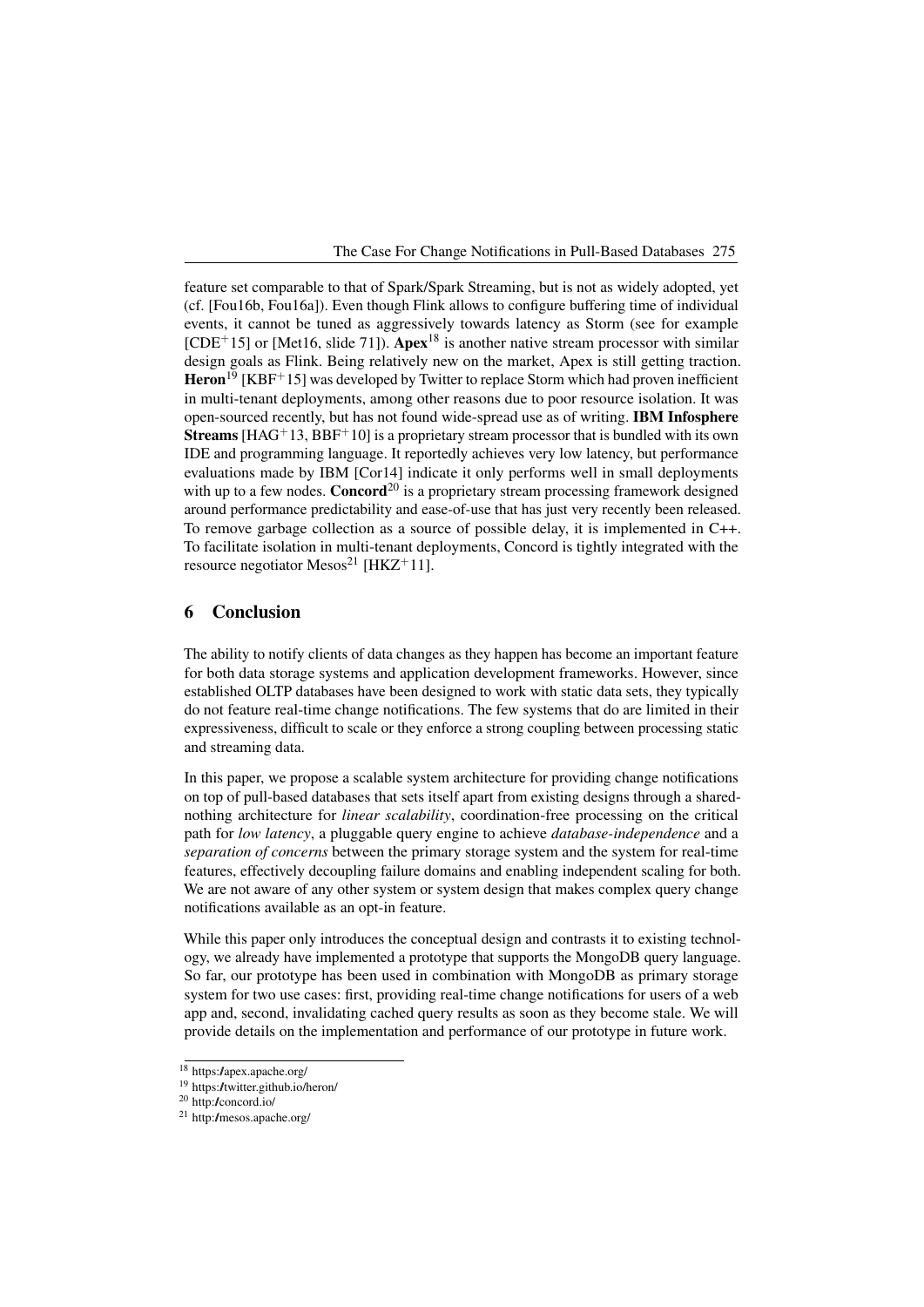#### 276 Wolfram Wingerath, Felix Gessert, Steffen Friedrich, Erik Witt, Norbert Ritter

#### References

- <span id="page-7-3"></span>[AAB+05] Daniel J. Abadi, Yanif Ahmad, Magdalena Balazinska, Mitch Cherniack, Jeong hyon Hwang, Wolfgang Lindner, Anurag S. Maskey, Er Rasin, Esther Ryvkina, Nesime Tatbul, Ying Xing, and Stan Zdonik. The design of the borealis stream processing engine. In *In CIDR*, pages 277–289, 2005.
- <span id="page-7-7"></span>[ABB+13] Tyler Akidau, Alex Balikov, Kaya Bekiroglu, et al. MillWheel: Fault-Tolerant Stream Processing at Internet Scale. In *Very Large Data Bases*, pages 734–746, 2013.
- <span id="page-7-9"></span>[ABC+15] Tyler Akidau, Robert Bradshaw, Craig Chambers, Slava Chernyak, Rafael J. Fernández-Moctezuma, Reuven Lax, Sam McVeety, Daniel Mills, Frances Perry, Eric Schmidt, and Sam Whittle. The Dataflow Model: A Practical Approach to Balancing Correctness, Latency, and Cost in Massive-Scale, Unbounded, Out-of-Order Data Processing. *Proceedings of the VLDB Endowment*, 8:1792–1803, 2015.
- <span id="page-7-6"></span>[ABD+13] Rajagopal Ananthanarayanan, Venkatesh Basker, Sumit Das, Ashish Gupta, et al. Photon: Fault-tolerant and Scalable Joining of Continuous Data Streams. In *SIGMOD '13*, 2013.
- <span id="page-7-10"></span>[ABE+14] Alexander Alexandrov, Rico Bergmann, Stephan Ewen, et al. The Stratosphere Platform for Big Data Analytics. *The VLDB Journal*, 2014.
- <span id="page-7-2"></span>[ACc+03] Daniel J. Abadi, Don Carney, Ugur Çetintemel, Mitch Cherniack, Christian Convey, Sangdon Lee, Michael Stonebraker, Nesime Tatbul, and Stan Zdonik. Aurora: A New Model and Architecture for Data Stream Management. *The VLDB Journal*, 12(2):120– 139, August 2003.
- <span id="page-7-12"></span>[BBF+10] Alain Biem, Eric Bouillet, Hanhua Feng, et al. IBM Infosphere Streams for Scalable, Real-time, Intelligent Transportation Services. In *Proceedings of the 2010 ACM SIGMOD International Conference on Management of Data*, 2010.
- <span id="page-7-0"></span>[BLT86] Jose A. Blakeley, Per-Ake Larson, and Frank Wm Tompa. Efficiently Updating Materialized Views. *SIGMOD Rec.*, 15(2):61–71, June 1986.
- <span id="page-7-1"></span>[BW01] Shivnath Babu and Jennifer Widom. Continuous Queries over Data Streams. *SIGMOD Rec.*, 30(3):109–120, September 2001.
- <span id="page-7-11"></span>[CDE+15] Sanket Chintapalli, Derek Dagit, Bobby Evans, Reza Farivar, Tom Graves, Mark Holderbaugh, Zhuo Liu, Kyle Nusbaum, Kishorkumar Patil, Boyang Jerry Peng, and Paul Poulosky. Benchmarking Streaming Computation Engines at Yahoo! *Yahoo! Engineering Blog*, December 2015. Accessed: 2016-01-11.
- <span id="page-7-13"></span>[Cor14] IBM Corporation. Of Streams and Storms. Technical report, IBM Software Group, 2014.
- <span id="page-7-8"></span>[CWI+16] Guoqiang Jerry Chen, Janet L. Wiener, Shridhar Iyer, Anshul Jaiswal, Ran Lei, Nikhil Simha, Wei Wang, Kevin Wilfong, Tim Williamson, and Serhat Yilmaz. Realtime Data Processing at Facebook. In *Proceedings of the 2016 International Conference on Management of Data*, SIGMOD '16, pages 1087–1098, New York, NY, USA, 2016. ACM.
- <span id="page-7-5"></span>[Das16] Dan Dascalescu. What framework should I choose to build a web app? *Dan Dascalescu's Homepage*, May 2016. [https://wiki.dandascalescu.com/essays/why\\_meteor#BONUS\\_-\\_](https://wiki.dandascalescu.com/essays/why_meteor#BONUS_-_Scalability) [Scalability.](https://wiki.dandascalescu.com/essays/why_meteor#BONUS_-_Scalability)
- <span id="page-7-4"></span>[DF14] Ted Dunning and Ellen Friedman. *Time Series Databases: New Ways to Store and Access Data*. O'Reilly Media, November 2014.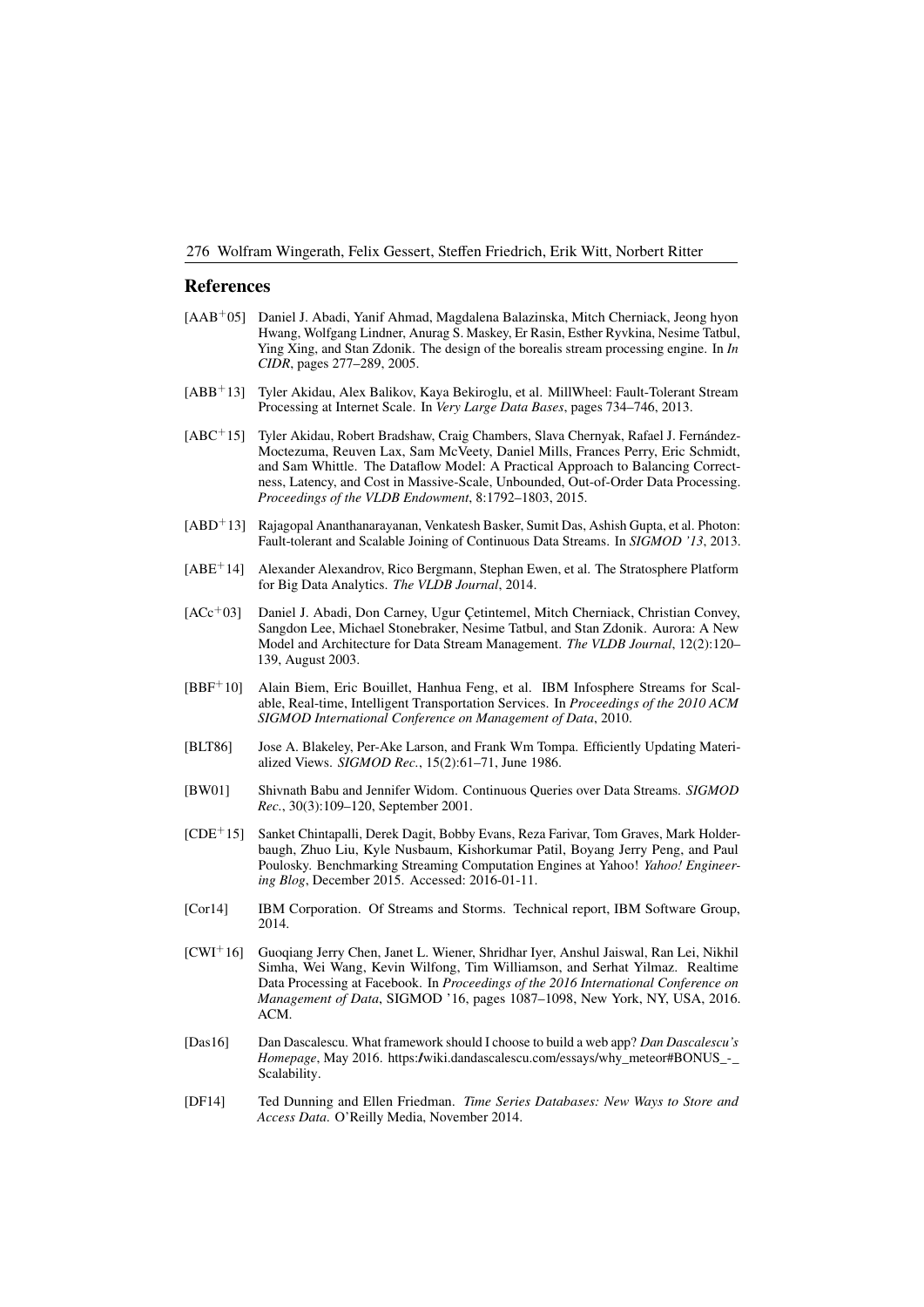- <span id="page-8-11"></span>[Fou16a] The Apache Software Foundation. Apache Flink: Powered By Flink. *Apache Flink website*, 2016. Accessed: 2016-09-23.
- <span id="page-8-10"></span>[Fou16b] The Apache Software Foundation. Powered By Spark – Spark – Apache Software Foundation. *Apache Spark Website*, 2016. Accessed: 2016-09-23.
- <span id="page-8-4"></span>[Gai16] Glenn Gailey. Azure welcomes Parse developers. *Microsoft Azure-Blog*, February 2016. Accessed: 2016-09-19.
- <span id="page-8-0"></span>[GBR14] F. Gessert, F. Bucklers, and N. Ritter. Orestes: A scalable Database-as-a-Service architecture for low latency. In *Data Engineering Workshops (ICDEW), 2014 IEEE 30th International Conference on*, pages 215–222, March 2014.
- <span id="page-8-14"></span>[HAG+13] M. Hirzel, H. Andrade, B. Gedik, et al. IBM Streams Processing Language: Analyzing Big Data in Motion. *IBM J. Res. Dev.*, 57(3-4):1:7–1:7, May 2013.
- <span id="page-8-15"></span>[HKZ+11] Benjamin Hindman, Andy Konwinski, Matei Zaharia, Ali Ghodsi, Anthony D. Joseph, Randy Katz, Scott Shenker, and Ion Stoica. Mesos: A Platform for Fine-grained Resource Sharing in the Data Center. In *Proceedings of the 8th USENIX Conference on Networked Systems Design and Implementation*, NSDI'11, pages 295–308, Berkeley, CA, USA, 2011. USENIX Association.
- <span id="page-8-2"></span>[Inc16] MongoDB Inc. Replica Sets. *MongoDB 3.0 Documentation*, 2016. [https://docs.mongodb.](https://docs.mongodb.com/manual/release-notes/3.0/#replica-sets) [com/manual/release-notes/3.0/#replica-sets,](https://docs.mongodb.com/manual/release-notes/3.0/#replica-sets) accessed: October 1, 2016.
- <span id="page-8-13"></span>[KBF+15] Sanjeev Kulkarni, Nikunj Bhagat, Maosong Fu, Vikas Kedigehalli, Christopher Kellogg, Sailesh Mittal, Jignesh M. Patel, Karthik Ramasamy, and Siddarth Taneja. Twitter Heron: Stream Processing at Scale. In *Proceedings of the 2015 ACM SIGMOD International Conference on Management of Data*, SIGMOD '15, pages 239–250, New York, NY, USA, 2015. ACM.
- <span id="page-8-9"></span>[KNR11] Jay Kreps, Neha Narkhede, and Jun Rao. Kafka: a Distributed Messaging System for Log Processing. In *NetDB'11*, 2011.
- <span id="page-8-8"></span>[Kre16] Jay Kreps. Introducing Kafka Streams: Stream Processing Made Simple. *Confluent Blog*, March 2016. Accessed: 2016-09-19.
- <span id="page-8-6"></span>[LLP+12] Wang Lam, Lu Liu, Sts Prasad, et al. Muppet: MapReduce-style Processing of Fast Data. *VLDB 2012*, 2012.
- <span id="page-8-5"></span>[M+08] S. Moore et al. Using Continuous Query Notification. In *Oracle Database Advanced Application Developer's Guide, 11g Release 1 (11.1)*. Oracle, 2008.
- <span id="page-8-3"></span>[met14] Large number of operations hangs server. [https://github.com/meteor/meteor/issues/2668,](https://github.com/meteor/meteor/issues/2668) 2014. [https://github.com/meteor/meteor/issues/2668,](https://github.com/meteor/meteor/issues/2668) accessed: October 1, 2016.
- <span id="page-8-12"></span>[Met16] Robert Metzger. Stream Processing with Apache Flink. *QCon London*, March 2016. [https://qconlondon.com/london-2016/system/files/presentation](https://qconlondon.com/london-2016/system/files/presentation-slides/robertmetzger.pdf)[slides/robertmetzger.pdf.](https://qconlondon.com/london-2016/system/files/presentation-slides/robertmetzger.pdf)
- <span id="page-8-7"></span>[MMI+13] Derek G. Murray, Frank McSherry, Rebecca Isaacs, Michael Isard, Paul Barham, and Martín Abadi. Naiad: A Timely Dataflow System. In *Proceedings of the Twenty-Fourth ACM Symposium on Operating Systems Principles*, SOSP '13, pages 439–455, New York, NY, USA, 2013. ACM.
- <span id="page-8-1"></span>[MWA+03] Rajeev Motwani, Jennifer Widom, Arvind Arasu, Brian Babcock, Shivnath Babu, Mayur Datar, Gurmeet Singh Manku, Chris Olston, Justin Rosenstein, and Rohit Varma. Query Processing, Approximation, and Resource Management in a Data Stream Management System. In *CIDR*, 2003.